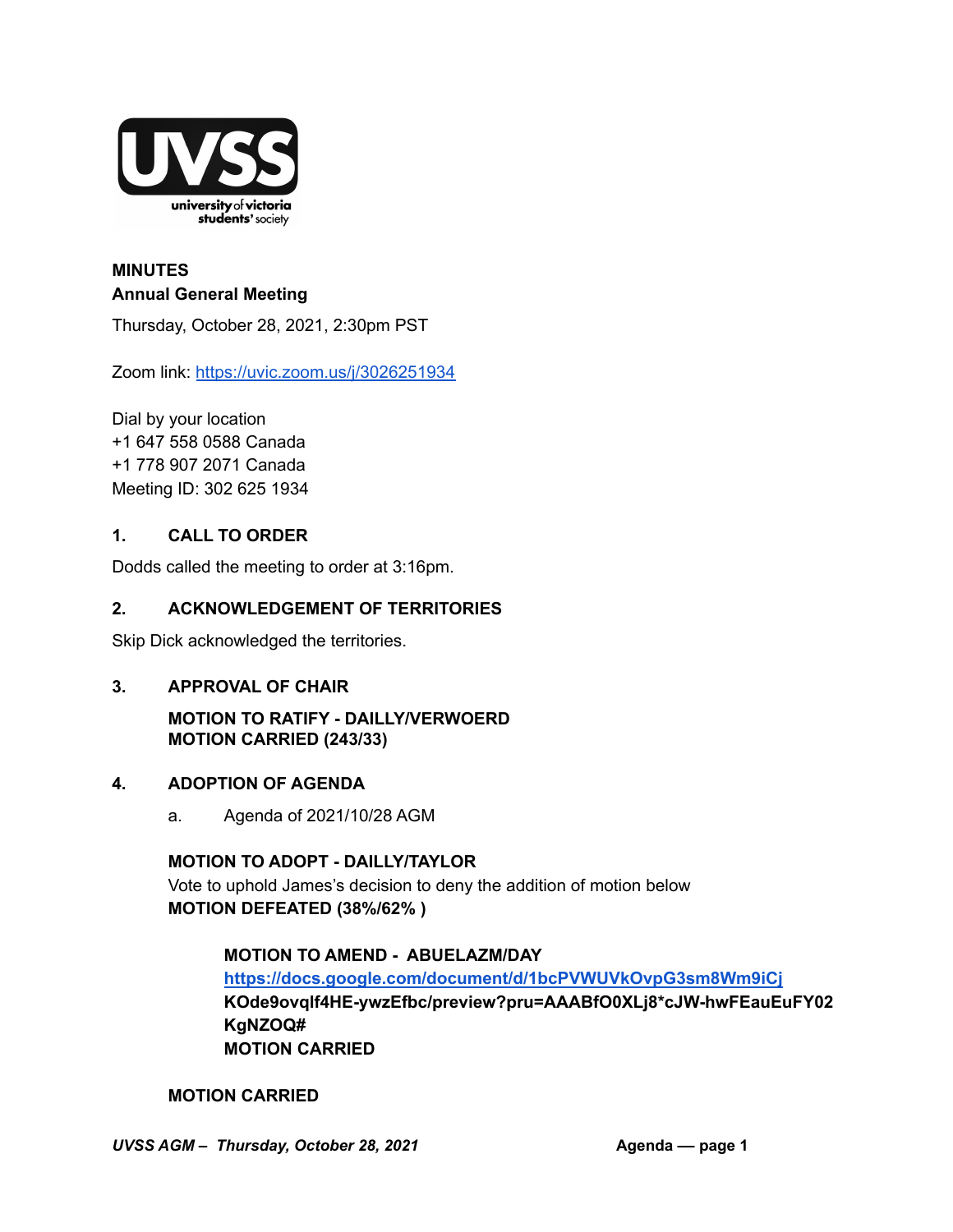### **5. ADOPTION OF MINUTES**

a. Minutes of 2021/02/25 SAGM

# **MOTION TO ADOPT - COOK/SIMPSON MOTION CARRIED**

### **6. MOTIONS FOR CONSIDERATION**

#### **a. Special Resolutions**

# **MOTION 2021/10/28: 01 - DODDS/FROESE MOTION TO AMEND BYLAW 4 - GENERAL MEETINGS AND REFERENDA**

**WHEREAS** UVSS Bylaws state that, "Referenda then general meetings respectively, shall be considered the highest authorities within the Students' Society"; and, **WHEREAS** referenda provide UVSS members an opportunity to vote on UVSS business that concerns the student body at large, such as altering student fees; and, **WHEREAS** quorum for general meetings is much lower, at 0.6% of membership; and, **WHEREAS** altering student fees to meet the needs of UVSS groups such as the

Anti-Violence Project, Advocacy Groups, the International Student Relations portfolio, and to fund affordability and sustainability initiatives such as increasing funding for OERs (Open Education Resources) cannot be done without a referendum; and,

**WHEREAS** UVSS referendum questions are predominantly voted in favour by students, yet they often fail to meet quorum and therefore are not binding; and,

**WHEREAS** the referenda quorum for many other universities and colleges in British Columbia, such as Simon Fraser University, Vancouver Island University, and Camosun College are 5%; therefore,

**BIRT** Bylaw 4.7 and 4.8 are amended as follows:

# 4.7 Referenda

- a. In addition to Annual, Semi-Annual, and Special General Meetings, the members may vote on resolutions concerning the business of the Students' Society by means of a referendum.
- b. Referenda may be called at any time between the months of September to April inclusive by:
	- i. a two-thirds [⅔] majority vote of a quorate meeting of the Board of Directors where at least two-thirds [⅔] of directors are present, and where notice has been given on the board meeting agenda; or
	- ii. a requisite of ten percent [10%] of the membership; or
	- iii. as otherwise required by the Societies Act of British Columbia.
- c. Quorum for a referendum shall be **five percent [5%]**fifteen percent [15%] of the voting membership.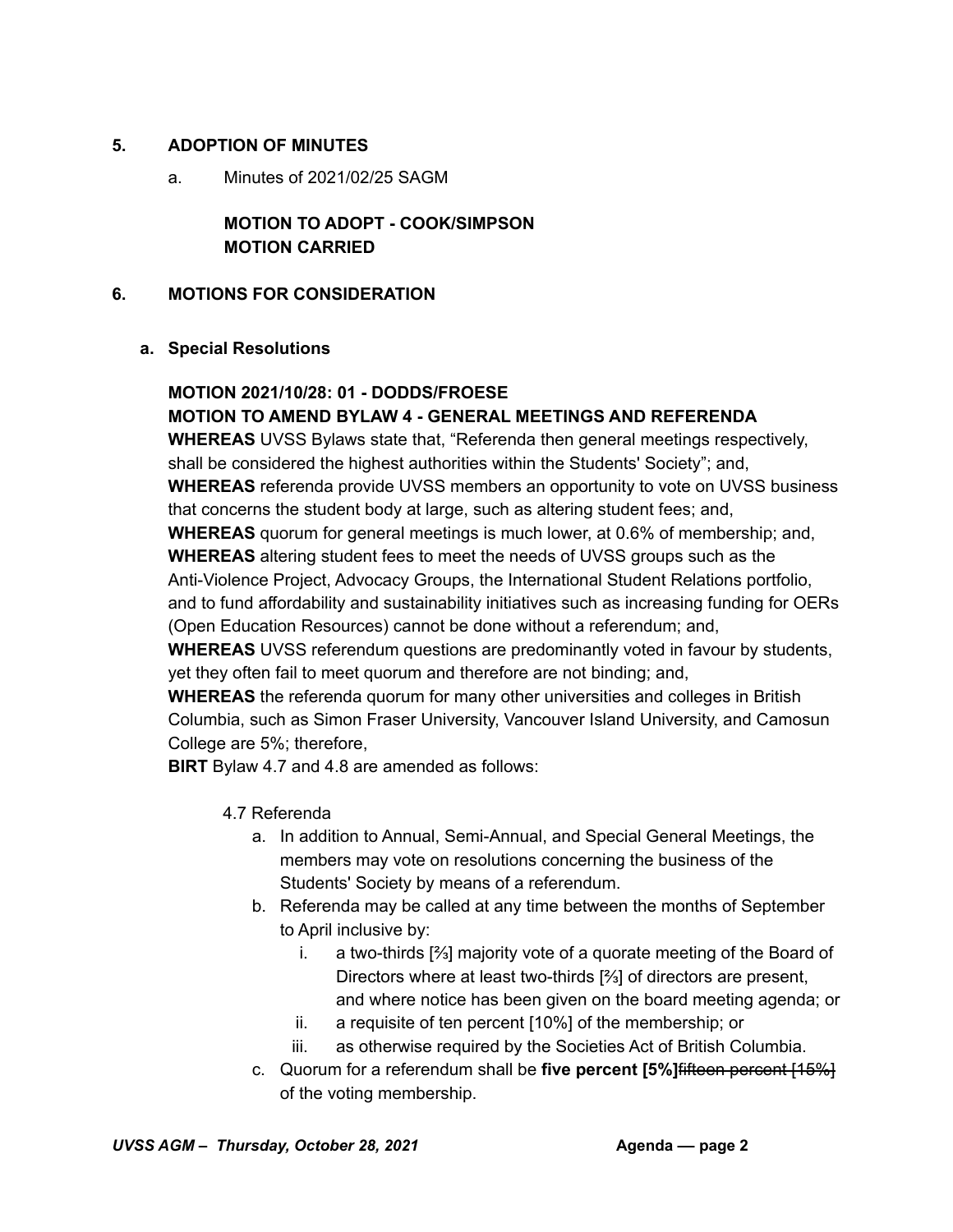- d. Initiation of a fee referenda for a Subsidiary Organization will be as outlined in the individual Subsidiary Organization constitution.
- e. For any alteration of a Subsidiary Organization fee quorum shall be ten percent [10%] of the membership of the Subsidiary Organization, with a majority of those voting approving the change.
- 4.8 Quorum for General Meetings-and Referenda
	- a. Quorum for General meetings shall be six tenths of one percent [0.6 %] of the membership subject to the Societies Act.
	- b. In the event that attendance at an Annual General Meeting is more than twenty [20] but less than six tenths of one percent, the meeting will continue for the purposes of fulfilling the Societies Act of British Columbia, but shall be limited to the following items of business:
		- i. report of the activities of the Board of Directors
		- ii. members' questions on the activities of the Board of Directors
		- iii. adoption of the budget and the approval of the audited financial statements
		- iv. adoption of the previous general meeting's minutes

# **MOTION TO POSTPONE INDEFINITELY - DODDS/SCHARMANN MOTION DEFEATED**

**MOTION TO VOTE (bypass further discussion) - MORRISON/COOK MOTION CARRIED (92% YES)**

**MOTION: 01: DEFEATED (86%)**

# **MOTION 2021/10/28: 02 - ABUELAZM/ANNAB**

**WHEREAS** over time, the majority of members elected to the UVSS Board of Directors have been from the Faculty of Social Science; and

**WHEREAS** diversity at the Board level ensures accountable governance, a range of voices and experiences, and a plurality of values is represented; and

**WHEREAS** reaching traditionally neglected areas of the campus is a critical component of member engagement; and

**WHEREAS** students deserve comprehensive representation for their student fees; and **WHEREAS** the creation of the Faculty Director position would increase the inclusion of faculty perspectives in the activities of the Students' Society; therefore **BIRT** the Bylaws be amended as follows:

# **5.1 Composition of the Board of Directors**

The Board of Directors shall be comprised of:

- a. The following directors elected by the membership:
	- i. One Lead Director as Director of Outreach & University Relations,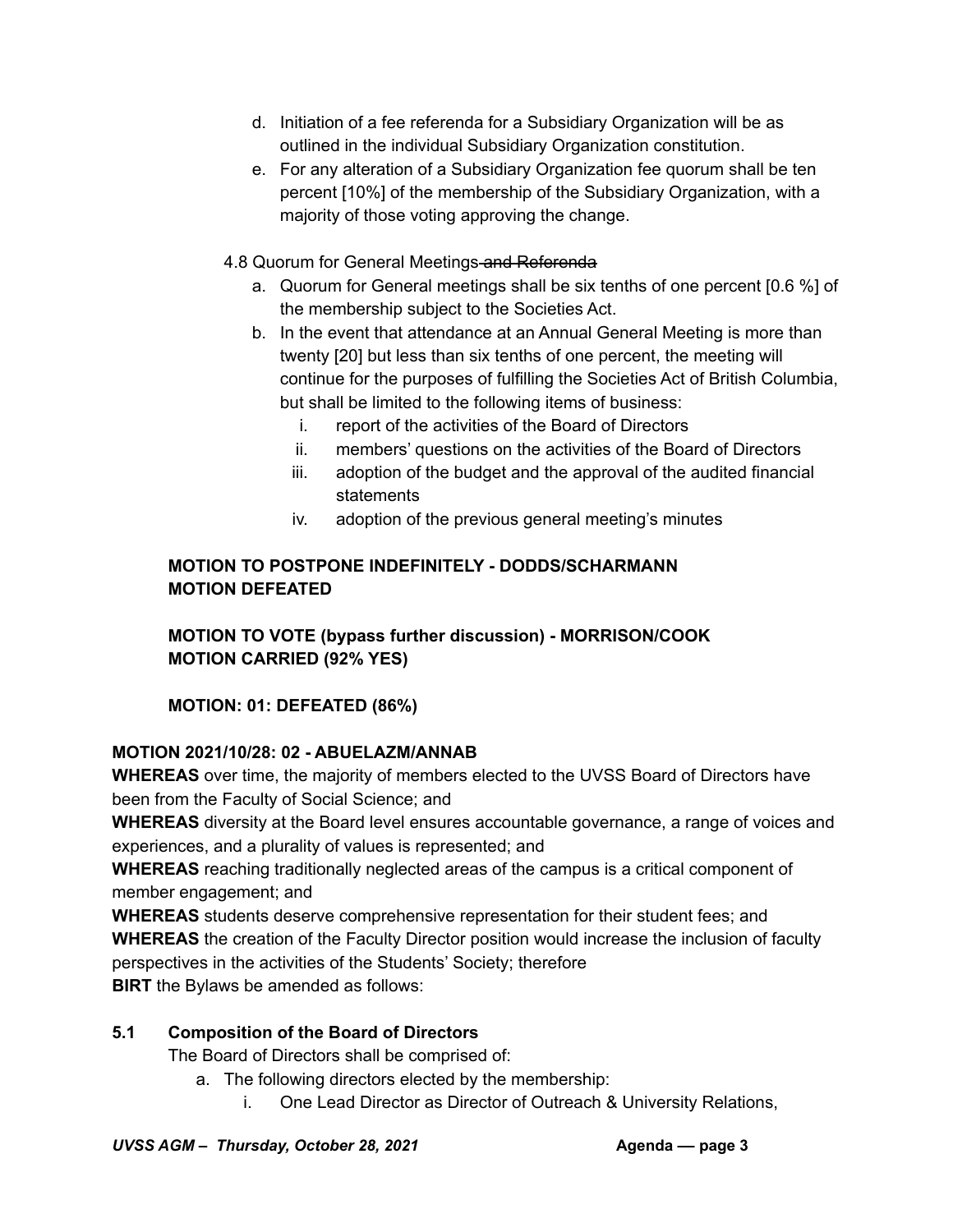- ii. One Lead Director as Director of Student Affairs,
- iii. One Lead Director as Director of Events,
- iv. One Lead Director as Director of Finance and Operations,
- v. One Lead Director as Director of Campaigns & Community Relations, and
- vi. Eleven [11] **Two [2]** At-Large Directors**.**
- b. The following directors elected by their respective constituency organisations:
	- i. Gender EmpowermentCentre Representative
	- ii. UVic Pride Representative
	- iii. Society for Students with a Disability Representative
	- iv. Students of Colour Collective Representative
- c. The Native Students' Union Representative elected by the Native Students' Union.
- d. The Director of International Student Relations elected by international students.
- **e. The following directors elected by membership from their respective faculties:**
	- **i. Director of Business Student Relations,**
	- **ii. Director of Education Student Relations,**
	- **iii. Director of Engineering and Computer Science Student Relations,**
	- **iv. Director of Fine Arts Student Relations,**
	- **v. Director of Human & Social Development Student Relations,**
	- **vi. Director of Humanities Student Relations,**
	- **vii. Director of Law Student Relations,**
	- **viii. Director of Science Student Relations, and**
	- **ix. Director of Social Sciences Student Relations.**
- **f.** e. The majority of directors must be at least 18-years-old. 16-or 17-year-old directors are permitted to sit on the Board of Directors

# **5.2 Term of Office of Members of the Board of Directors**

a. Lead Directors, At-Large Directors, **Faculty Directors,** and the Director of International Student Relations elected during the month of March shall be elected for one year terms, to take office on May 1st.

# **6.5 Election of Faculty Directors to the Board of Directors**

# **Faculty Directors shall be elected by members of the Students' Society that are**

# **officially declared in the faculty that the Director would be representing.**

# **6.6 Eligibility**

- a. Nominees for any position on the Board of Directors must be members of the Students' Society.
- b. In order to seek election to the Board of Directors, members must be nominated by not less than fifteen [15] other members of the Students' Society.
- c. Nominees shall run for only one position on the Board of Directors.
- d. Members of the Students' Society shall not be Lead Directors for more than two years.
- **e. Faculty Director candidates must be officially declared in the faculty they seek to represent.**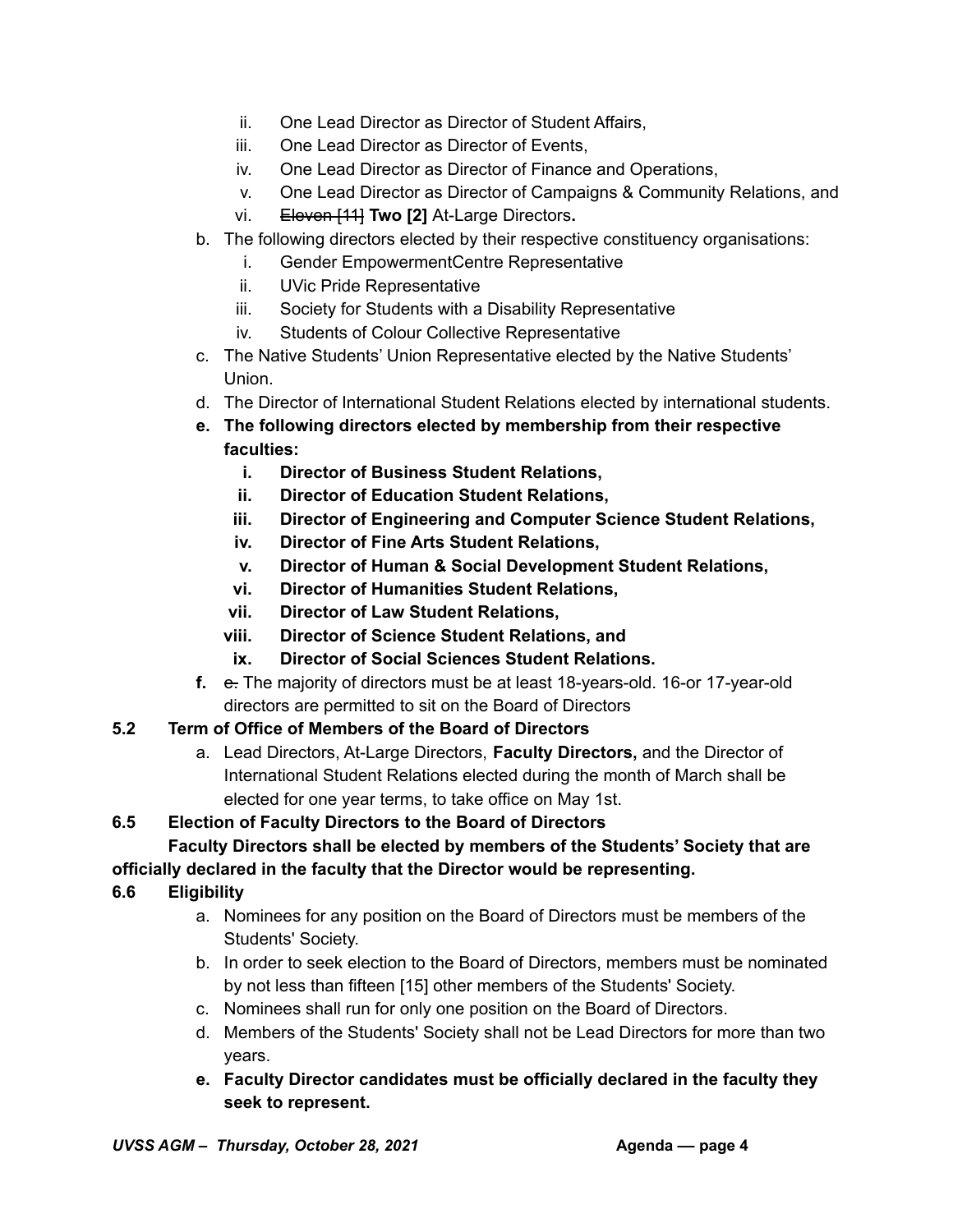### **8.6 At-Large Directors**

The At-Large Directors shall:

- a. Actively work to assist the Lead Directors in the performance of their duties,
- b. Assist in the coordination and implementation of local, provincial and national campaigns relating to education defense,
- c. Scrutinize the activities of the Lead Directors, and
- d. Participate on at least two [2] committees of the Students' Society.

### **8.9 Faculty Directors**

**The Faculty Directors shall:**

- **a. Actively assist the Board in the performance of its duties,**
- **b. Scrutinize the activities of the Lead Directors,**
- **c. Participate on at least two [2] committees of the Student's Society, and**
- **d. Represent the students in their faculty to the best of their abilities.**

**BIFRT** bylaw 1 be amended to include a definition of "Faculty Director".

**BIFRT** bylaw 6 be renumbered accordingly.

# **MOTION TO POSTPONE TO SAGM - SCHARMANN/DUN**

# **MOTION TO AMEND MOTION TO POSTPONE INDEFINITELY BY VOTE (NAG/ ROXAS)**

### **MOTION CARRIED**

**MOTION TO POSTPONE INDEFINITELY (NAG/ROXAS) MOTION DEFEATED (76%)**

**VOTE TO END DEBATE MOTION CARRIED (92%)**

**MOTION TO POSTPONE TO THE SAGM (SCHARMANN/DUN) MOTION DEFEATED (70%)**

**REQUEST TO GO TO A VOTE (MONGA /GOERZON) MOTION CARRIED**

**VOTING ON MOTION 02 MOTION CARRIED (192/38)**

#### **b. Financial Motions**

**Motion to Adopt the 2021-2022 Budget - HERNANDEZ/GOERTZEN BIRT** the 2021-2022 Budget be adopted as presented, as recommended by the Board of Directors.